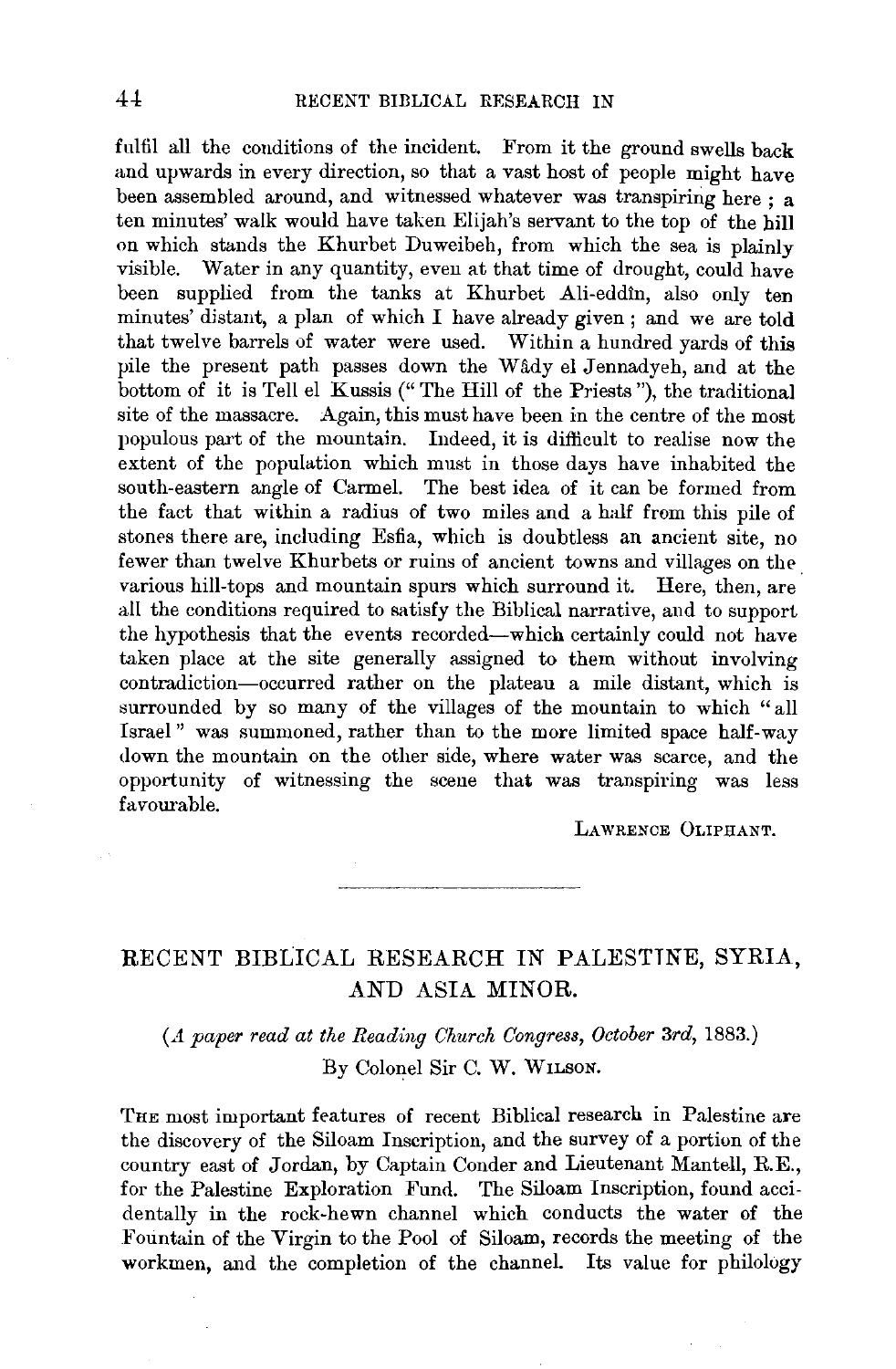and epigraphy is very great, for it not only gives us a form of the Phœnician alphabet of a very early date, and closely resembling that of the Moabite Stone, but brings before us the Hebrew language as it was spoken in the age of the Kings. Professor Sayee, who remarks on the Biblical character of the language and the occurrence of Old Testament idioms in the inscription, assigns it to some date between the eighth and ninth centuries B.c., and Professor Neubauer has suggested that the channel was cut in the reign of Ahaz.

The expedition of Captain Conder and Lieutenant Mantell was brought to a premature end by the refusal of the Porte to grant a firman, but not before 500 square miles of country had been surveyed, and plans, drawings, and photographs procured of the principal places of interest. The district examined included Jebel Neba, Mount Nebo, so that we have now detailed plans of the spot whence Moses took his final view of the Promised Land ; the plains of Moab on which the Israelites encamped before crossing Jordan, and where, in all probability, the cities of the plain were situated ; and the heights from which Balaam looked down on the people he was called upon to curse. It is extremely interesting to find the name Zophim, under the form Tal'at es Sufa, " ascent of Zuph." still lingering on the slopes of Mount Nebo; and no less so to find groups of rude stone monuments near the sites upon which Baalam, probably, erected his three altars. These cromlechs have been noticed by Irby and Mangles, De Saulcy, Due de Luynes, Dr. Tristram, and other travellers, but until the recent survey no one was aware of the great number of them scattered over the country east of Jordan, or of the remarkable manner in which they are grouped round certain centres. The survey confirms the identification of Ashdoth Pisgah with the "Springs of Moses," and throws much light on many obscure Biblical sites in the vicinity of the Dead Sea ; but for these points, and also for an accurate description of the view from the summit of Nebo, I must refer you to the interesting work recently published by Captain Conder, under the title of " Heth and Moab." The results of the survey are so valuable that its abrupt termination is a matter for unfeigned regret.

Before crossing the Jordan, Captain Conder made an excursion from Beirût in search of the great Hittite city of Kadesh, on the Orontes, and believes that he discovered it in Tell Neby Mendeh, on the south slope of which there are ruins still called Kades. Until the last few years the Hittites were only known to us as one of the tribes inhabiting Palestine at the time of the conquest, but recent discovery has shown them to have been a powerful kingdom, or, perhaps more rightly, a confederation of small states, able to hold their own against the great monarchies of Egypt and Assyria, and exercising a widespread religious influence, if not dominion, over the people of Asia Minor. In the time of Abraham the power of the Hittites appears to have extended to the southern limits of Palestine; it is from Ephron the Hittite that he buys the cave of Machpelah, and the bargain is confirmed "in the audience , of the children of Heth ; " so too it is to the same children of Heth that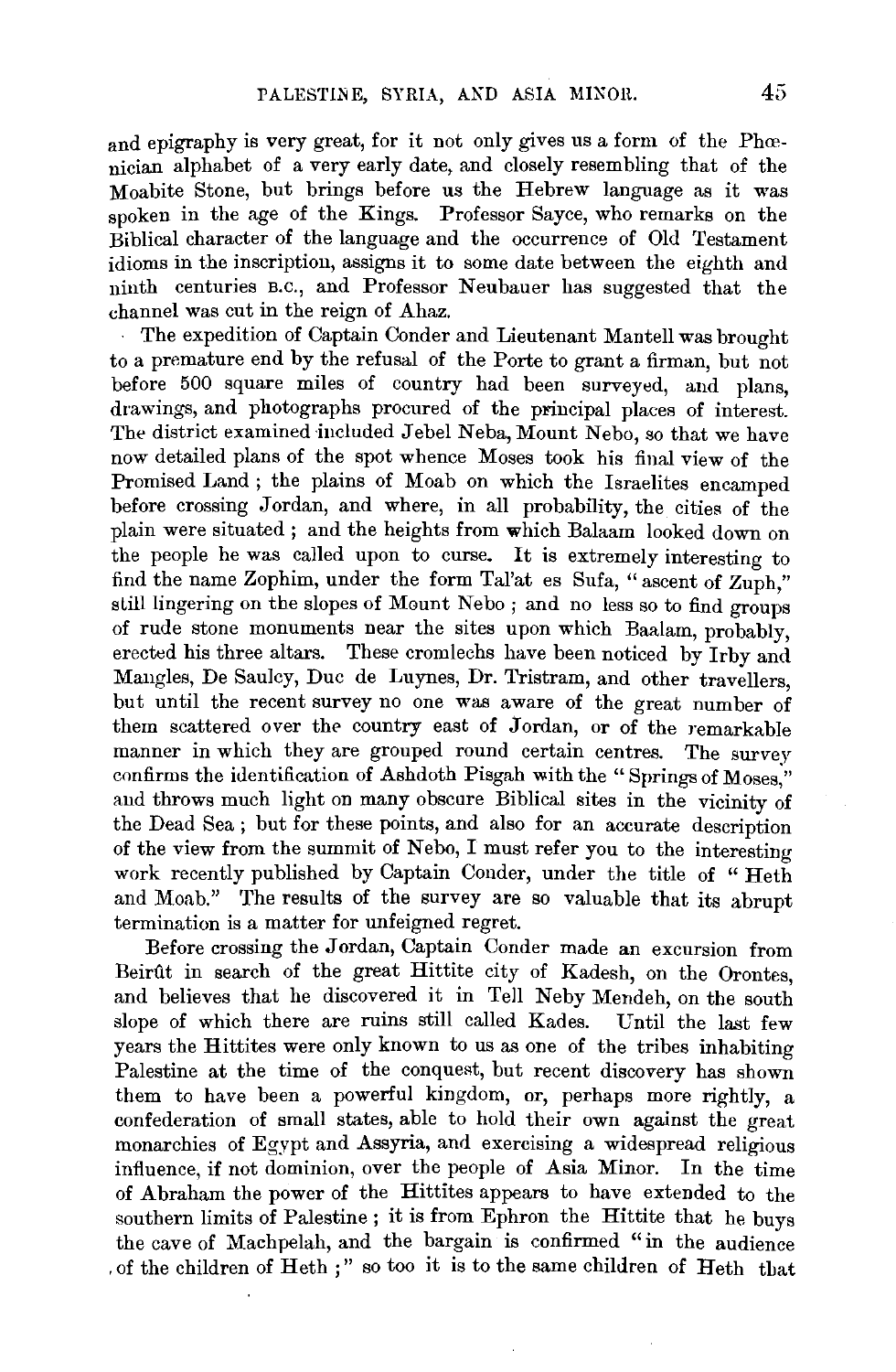he "bows himself down," an obsequiousness which indicates clearly that they were the ruling race. At the time of the conquest there is a marked change; during the interval the Hittite power in Palestine had been weakened by the campaigns of Thothmes Ill, Rameses I, Sethi I, and Rameses II ; and the Hittites re-appear as a people inhabiting Syria and Northern Palestine, or the country from "Lebanon even unto the great river, the river Euphrates." This decline of Hittite power in the south was followed, apparently, by the rise of the Amorites, a kindred Hamitic race, and by the formation of numerous petty kingdoms, which were never able to form a coalition sufficiently strong to resist the onward march of the compact Israelite force under the leadership of Joshua. The Amorites seem to have spread themselves over a large portion of Palestine ; the Kings of Jerusalem, Hebron, Jarmuth, Lachish, and Eglon were Amorite; Sihon and Og, after driving out the Ammonites and other peoples, established Amorite kingdoms east of Jordan, and even Kadesh on the Orontes is said to have been an Amorite oity, under the jurisdiction of the Hittites, during the reign of Sethi I.

While the conquest of Palestine was being effected by .Joshua, the Hittites appear only as the allies of Jabin, King of Razor, and during the stormy period of the Judges which followed, they are mentioned only as one of the tribes with whom the Israelites intermarried, and as having afforded shelter to the traitor who betrayed Bethel into the hands of the children of Joseph. During the earlier portion of this period occurred the remark able invasion of Syria by the European nations who, after subduing the Hittites, advanced on Egypt, and were defeated by Rameses  $II$  in Southern Palestine ; and there are traces of another disturbance, from which the Hittites probably suffered as much as the Jews, in the conquests of Chushan Risbathaim of Mesopotamia, who held Palestine for eight years. After this the Hittites regained some of their lost power, and in the reign of Tiglath Pileser I, who died 1100 B.c., they were paramount in Northern Syria; that monarch defeated a powerful combination of Hittite tribes, amongst whom the Muski, Karkiya, and Urumiya, were the most important, and subdued the whole country as far as the Mediterranean, upon which he embarked in a ship of Aradus. From this blow the Hittites never fully recovered, and they were soon afterwards forced northwards by the expansion of the Hebrew and Syrian monarchies, which rose to importance during the period of Assyrian decline that followed the death of Tiglath Pileser's son Samsiovul. Carchemish henceforward takes the place of Kadesh, as the centre of Hittite influence, and Hamath appears as a small Hittite state-first in alliance with David, and afterwards as tributary to Solomon, who built store-cities there. On the death of Solomon, and the break up of his empire, Hamath recovered its independence, and the Hittites regained something of their former power ; this did not, however, last long, for they and their allies were signally defeated by the Assyrian Kings Assurnazirpal (885-860 B.c.) and Shalmanezer II (859-824 B.c.). From the latter date the history of the Hittites, as gathered from the Assyrian records, is one of constant revolt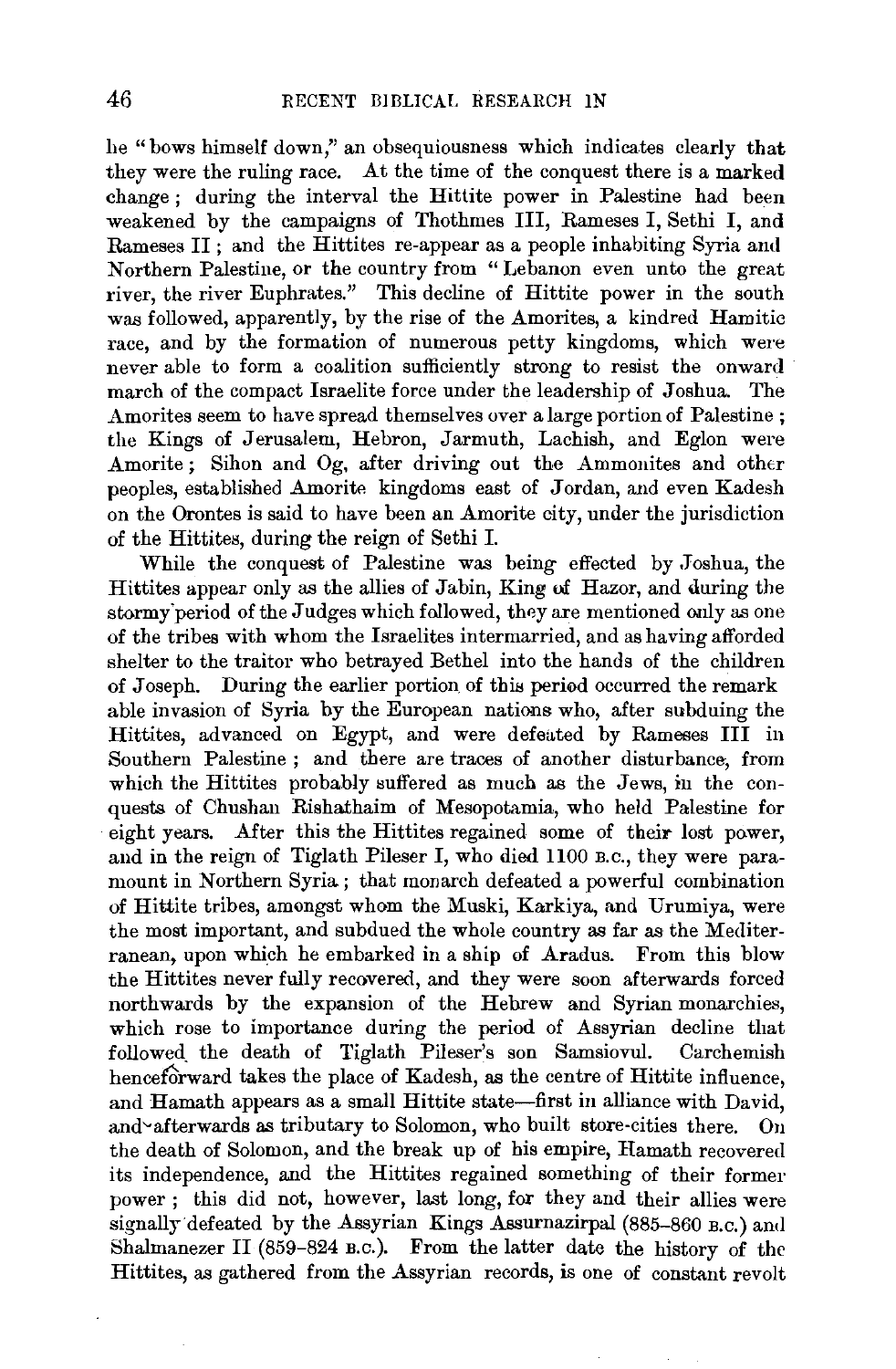and cruel repression, until the final overthrow by Sargon, who took Carchemish 717 B.c., led the people away captive, and appointed Assyrian governors over the country. The most striking events of this period are the three years' siege of Arpad by Tiglath Pileser II, and the same monarch's campaign against the King of Hamath and his ally Azariah, or Uzziah, King of Judah.

Little is known of the Hittite power in Asia Minor; it was probably at its height in the fourteenth century B. c., but must have been profoundly shaken by the great victory of Rameses II at Kadesh, which, according to the striking epic of the contemporary court poet Pentaur, broke "the back of the Khita for ever and ever." The tendency of such a defeat must at any rate have been to weaken the influence of the Hittites over the Mysians, Lycians, Dardanians, and other tiibes of Western Anatolia, who fought with them on that occasion. It would appear, from the Assyrian records, that the Hittites gradually split up into a number of independent tribes or states, such as the Cilicians, Moschians, Tibarenians, Comanians, the people of Commagene, and others, who are mentioned in the annals of the wars of Sargon and his successors ; the final extinction of their power, however, appears to have been due to the inroads of the Cimmerians and Scythians, and they afterwards formed part of the Median empire, which extended to the Halys. So complete was their overthrow that even their distinctive name was lost, and they appear in Herodotus and Strabo as Leuco-Syrians, Cappadocians, Cataonians, &c. The widespread influence of the Hittites may, however, be gathered from their monuments : the inscriptions on the monument at Karabel, the Sesostris of Herodotus, on the old road from Sardis to Ephesus, and near the Niobe, in the Valley of the Hermus, show that they penetrated to the  $E$ gean, and there are certain indications that Sardis was once in their hands. The next monuments are those at Giaour Kalessi, between Sivrihissar and Angora, and then follow the interesting remains at Boghazkeui, near Yuzgat. The ruins at Boghazkeui, of which Herr Humann, so well known from his excavations at Pergamos, made a plan last year, are quite unlike those of an ancient Greek city; they cover a wide extent of ground, and have more in common with cities like Babylon and Nineveh than with the typical Greek city gathered round its acropolis. The walls are still standing to a considerable height, and there are underground means of exit which offer several interesting features; there are also the foundations of a large temple, constructed of massive stones jointed together in a peculiar manner, and a long inscription in which, though almost obliterated, several Hittite symbols are distinctly visible. The rock sculptures; of which casts were taken by Herr Humann, are a series of religious representations with Hittite symbols above the gods and goddesses; the majority of the figures are female, and amongst them are twelve of the armed Amazons who played such an important part in the religious worship of Asia Minor. In one figure can be recognised the "effeminate character, the soft outlines, the long sweeping dress, the ornaments of the eunuch high priest of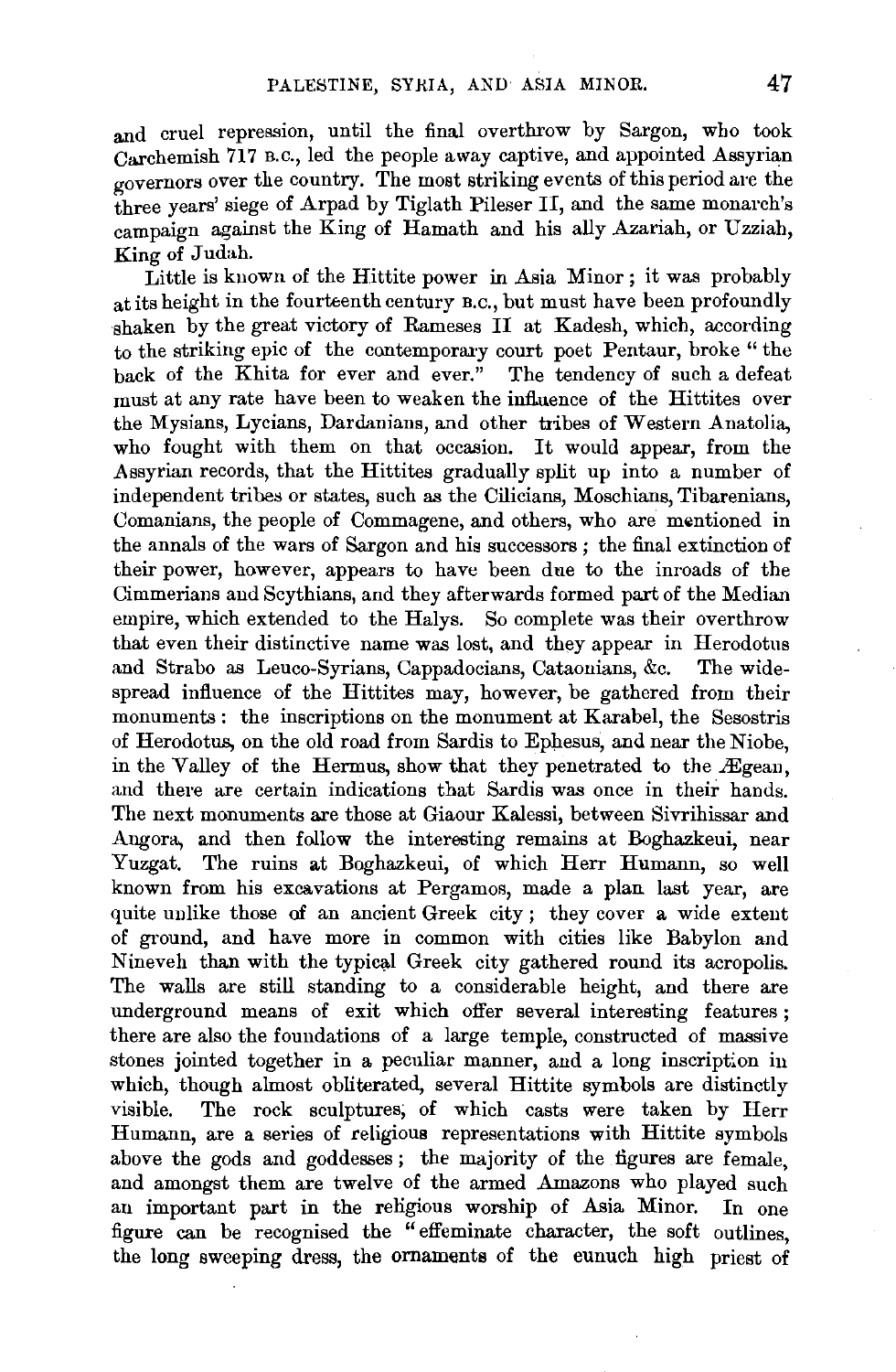Cybeld;" and in another the waglike goddess Cybele. Not far from Boghaz'keui are the ruins of Uyuk, with the curious sphinxes, which, though made after an Egyptian model, differ widely from the Egyptian type. Uyuk is interesting as the only instance of what may be called a Hittite mound building in Anatolia, and shows us that, contrary to the practice in Assyria, the Hittites placed their sculptures so as to face outwards. To this peculiarity of construction is probably due the almost universal selection of trachyte or basalt for the sculptures instead of a softer stone ; the only exception is, I believe, at Jerablûs, where some of the slabs are of limestone. In Pontus there are traces of Hittite art in two small slabs, which I found at Kaisariych, but which came originally from the neighbourhood of Amasia. At Iflatûn Bûnar, near the Lake of Beischehr, there is a large monument of Hittite origin; and at Ivriz, near Eregli, there is a well-preserved rock-hewn monument, representing a thanksgiving to the god who gives fertility to the earth. "The god is a husbandman, marked as giver of corn and wine by his attributes ; and the gorgeous raiment of the suppliant priest, praying for a blessing upon the country and people, is purposely contrasted with the plain garments of the god." The god wears the very dress still used by the peasantry of Anatolia; the high-peaked cap is still in use among some of the Kurdish tribes ; the tunic fastened round the waist by a girdle is the present loose garment with its *kummerbund*; and the tip-tilted shoes are the ordinary sandals of the country, with exactly the same bandages and mode of fastening. The sandal is very like the Canadian mocassin, and the long bandage wound round the foot and ankle is the equivalent of the blanket sock ; it is the best possible covering for the foot in a country where the cold in winter is intense, and the snow lies on the ground for a long period ; and as it appears on all Hittite monuments, I think, it is an evidence of the northern origin of the Hittites. It is interesting also to notice that some of the patterns on the priest's dress have not yet gone out of fashion amongst the Cappadocian peasantry. At Bor, between Eregli and Nigdeh, Mr. Ramsay, whilst travelling with me Jast year, discovered a new inscription which, unlike all Hittite texts hitherto known, is incised, and not in relief ; near the silver mines in the ' Bulghar Dagh is another inscription, and at the mouth of a curious gorge close to Gurun, near the head waters of an arm of the Euphrates, I found two others. It is, however, south of the Taurus, between that range and Aleppo, and eastward to the Euphrates, that the most numerous traces of the Hittites are to be found; near the eastern extremity of the Bagtche Pass, by which Darius crossed Mount Amanus, when he came down in rear of Alexander's army before the battle of Issus, I visited a large mound on which a long row of Hittite sculptures, representing a hunting scene with great spirit, was standing *in situ;* here, as at Uyuk, facing outwards; a few miles beyond, on the road to Aintab, I saw other sculptures taken from one of the mounds. The district between the Giaour Dagh (Amanus) and the Kurt Dagh contains a large number of mounds; in a small area I counted eight, which I feel sure would well repay exca-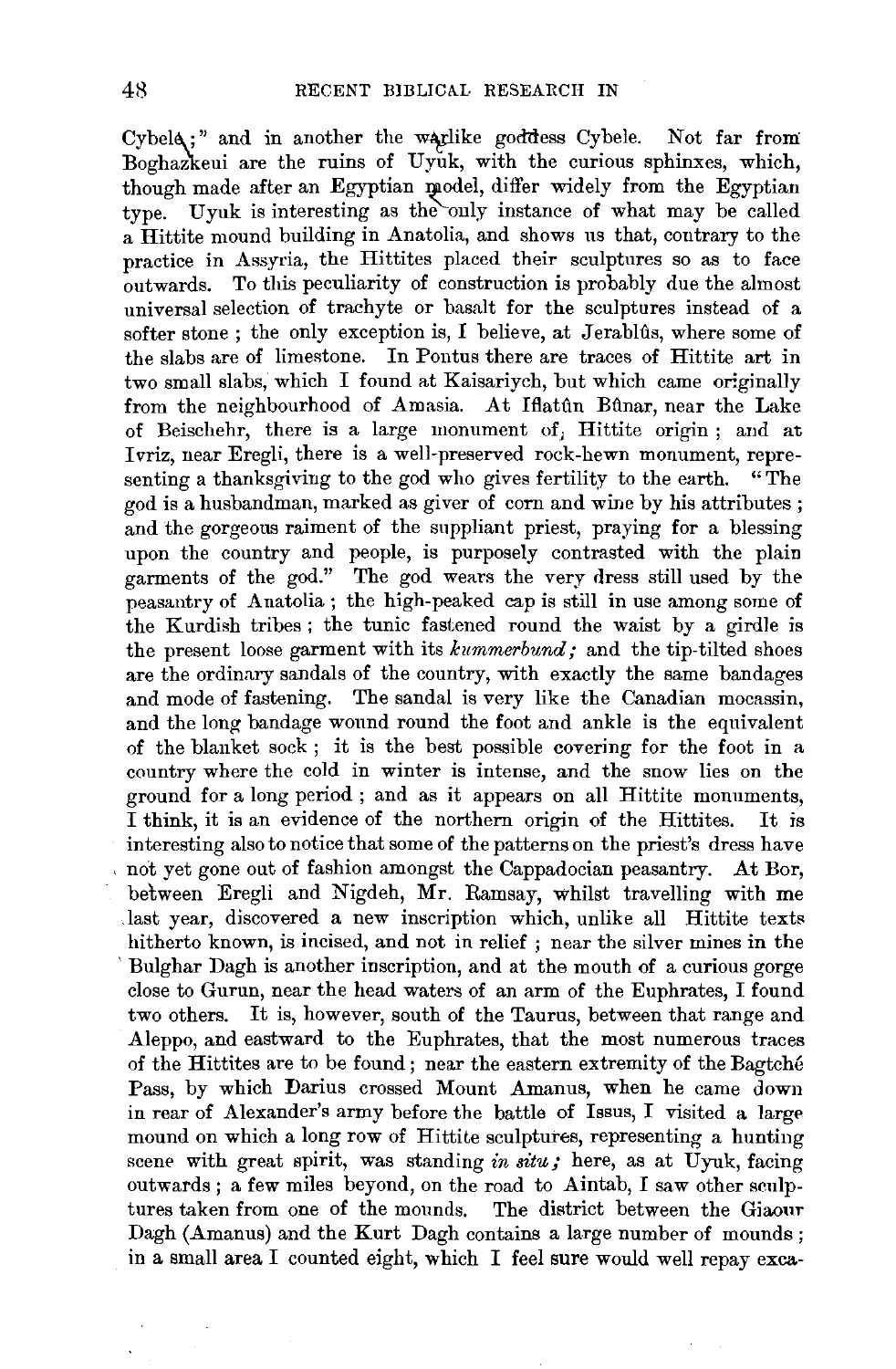vation. The slabs are all small, and could be easily conveyed to the coast, but, unfortunately, the British Museum has not seen its way to excavate; and the question is now, I believe, being taken up by the Germans. At Marasch, near the foot of the Taurus, several Hittite slabs have been found, and between Aintab and Aleppo, and towards the Euphrates, there are many large mounds, evidently of Hittite origin, including Tell Erfad, Arpad, and Azaz, the Khazaz of the Assyrian monuments. Several slabs have reached this country from Jerablûs, but the excavations at that place, owing to want of skill and inexperience, have not been so fruitful in their results as might have been expected. Jerablûs is generally identified with Carchémish, but unless a distinct statement is found in the Assyrian inscriptions that that city was on the Euphrates, I would place it at Membij, the ancient Hierapolis, a site which impressed me more than any other I visited west of the Euphrates. Hittite inscriptions have also been found at Aleppo and Hamath, and I think the slab obtained for the Palestine Exploration Fund from Tell Salhiych, near Damascus, is also Hittite.

A few words may now be said of the origin, religion, language, &c., of the Hittites. I fully agree with Professor Sayee in considering that the Hittites of Northern Syria and Palestine were intruders, and that they came from the Anatolian plateau east of the Halys, which was occupied by Hittite tribes from the Black Sea to the Mediterranean. This view of their northern origin is supported by their physical appearance, as depicted on the monuments, by the mocassin sandal already noticed, and by the fingerless glove, which is still commonly used by the peasantry, and is found in all cold countries. The sculptures show that the Hittites did not belong to a Semitic race. The features are rather those of a Northern people, and on the Temple of Abusimbel the Khita have a very Scythic character, with shaven head and a single lock from the crown. This peculiarity in the mode of dressing the hair is not seen on the Hittite monuments, but at Karnak and Thebes I noticed figures with the same type of feature as those on the monuments in Anatolia. It would be very interesting, and I hope it may be done some day, to obtain casts of the various types of face represented in the war pictures of Rameses 11 ; they are very varied, and a careful comparison could not fail to be of value. Amongst some pottery dug up at Tarsus about thirty-five years ago, is a head, which seems to have been a likeness of a Hittite, as it gives the full lips, and the large thick nose, with a sharp curve at the end, which is found on the monuments. The type, which is not a beautiful one, is still found in some parts of Cappodocia, especially amongst the people living in the extraordinary subterranean towns which I discovered last year beneath the great plain north-west of Nigdeh. The religious belief of the Hittites, and its influence on the people of Western Anatolia, and through them on the Greeks, has been described, as far as it is known, in papers by Professor Sayee and Mr. Ramsay. I would only suggest now, as a subject for examination, how far the peculiar religious rites and observances at the two Comanas were of Hittite origin ; at each place the priest was at least co-ordinate with the king in rank and religious power,

E